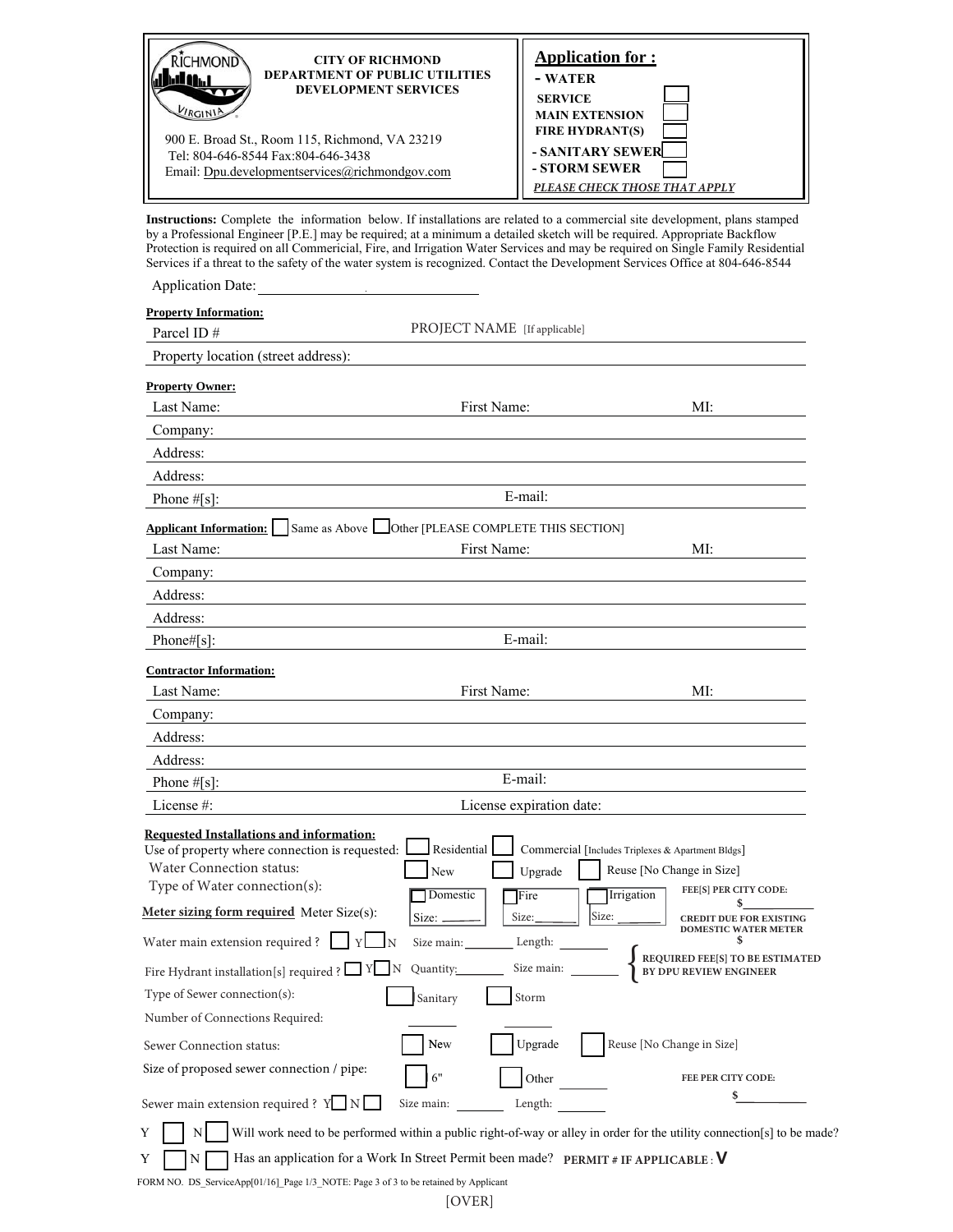## **CITY OF RICHMOND DEPARTMENT OF PUBLIC UTILITIES THERM OF PUBLIC CHEFFIELD**<br>Tel: 804-646-8544 Fax:804-646-3438

**Application for WATER, SANITARY, & STORM SEWER** 

| Applicant's Signature          | Date |
|--------------------------------|------|
| DPU Engineer or APSA Signature | Date |
| DPU Prog/Ops Manager Signature | Date |
|                                |      |



# **City of Richmond DPU Fixture Values Meter Sizing**

| $\sim$                                                                                                                                                                                                                                    |                                                                       |                           |                                                       |               |                                |                                                                                                                                                                                        |
|-------------------------------------------------------------------------------------------------------------------------------------------------------------------------------------------------------------------------------------------|-----------------------------------------------------------------------|---------------------------|-------------------------------------------------------|---------------|--------------------------------|----------------------------------------------------------------------------------------------------------------------------------------------------------------------------------------|
| <b>Fixture</b>                                                                                                                                                                                                                            | <b>Fixture</b><br>Value @<br>35 psi                                   |                           | No. of<br><b>Fixtures</b><br>(set to zero<br>if none) |               | <b>Fixture</b><br><b>Value</b> | <b>COMMENTS</b>                                                                                                                                                                        |
| <b>Bathtub</b>                                                                                                                                                                                                                            | 8                                                                     | $\pmb{\mathsf{x}}$        |                                                       | $= 0$         |                                |                                                                                                                                                                                        |
| Whirlpool                                                                                                                                                                                                                                 | 8                                                                     | $\pmb{\mathsf{x}}$        |                                                       | $= 0$         |                                |                                                                                                                                                                                        |
| Shower Head (shower only)                                                                                                                                                                                                                 | $\overline{\mathbf{4}}$                                               | $\pmb{\mathsf{x}}$        |                                                       | $= 0$         |                                |                                                                                                                                                                                        |
| <b>Toilet-Flush Valve</b>                                                                                                                                                                                                                 | 35                                                                    | $\boldsymbol{x}$          |                                                       | $= 0$         |                                |                                                                                                                                                                                        |
| Toilet-Tank Type                                                                                                                                                                                                                          | 3                                                                     | $\boldsymbol{\mathsf{x}}$ |                                                       | $= 0$         |                                |                                                                                                                                                                                        |
| Wash Sink (ea. set of faucets)                                                                                                                                                                                                            | 4                                                                     | $\pmb{\mathsf{x}}$        |                                                       | $= 0$         |                                |                                                                                                                                                                                        |
| Kitchen Sink- 1/2" Connection                                                                                                                                                                                                             | 3                                                                     | $\pmb{\mathsf{x}}$        |                                                       | $=$ 0         |                                |                                                                                                                                                                                        |
| Kitchen Sink- 3/4" Connection                                                                                                                                                                                                             | 7                                                                     | $\pmb{\mathsf{x}}$        |                                                       | $= 0$         |                                |                                                                                                                                                                                        |
| Dishwasher- 1/2" Connection                                                                                                                                                                                                               | 5                                                                     | $\pmb{\mathsf{x}}$        |                                                       | $=$ 0         |                                |                                                                                                                                                                                        |
| Dishwasher- 3/4" Connection                                                                                                                                                                                                               | 10                                                                    | $\pmb{\mathsf{x}}$        |                                                       | $= 0$         |                                |                                                                                                                                                                                        |
| Washing Machine- 1/2" Conn                                                                                                                                                                                                                | 5                                                                     | $\mathbf x$               |                                                       | $= 0$         |                                |                                                                                                                                                                                        |
| Washing Machine- 3/4" Conn                                                                                                                                                                                                                | 12                                                                    | $\pmb{\mathsf{x}}$        |                                                       | $= 0$         |                                |                                                                                                                                                                                        |
| Washing Machine- 1" Conn                                                                                                                                                                                                                  | 25                                                                    | $\pmb{\mathsf{x}}$        |                                                       | $= 0$         |                                |                                                                                                                                                                                        |
| Hose Bib- 1/2" Conn                                                                                                                                                                                                                       | 6                                                                     | $\boldsymbol{x}$          |                                                       | $=$ $\vert$ 0 |                                |                                                                                                                                                                                        |
| Hose Bib- 5/8" Conn                                                                                                                                                                                                                       | 9                                                                     | $\pmb{\mathsf{x}}$        |                                                       | $= 0$         |                                |                                                                                                                                                                                        |
| Hose Bib- 3/4" Conn                                                                                                                                                                                                                       | 12                                                                    | $\pmb{\mathsf{x}}$        |                                                       | $= 0$         |                                |                                                                                                                                                                                        |
| Lawn Sprinkler (per head)                                                                                                                                                                                                                 | 1                                                                     | $\mathbf x$               |                                                       | $= 0$         |                                |                                                                                                                                                                                        |
|                                                                                                                                                                                                                                           |                                                                       |                           |                                                       |               |                                |                                                                                                                                                                                        |
| <b>Bedpan Washers</b>                                                                                                                                                                                                                     | 10                                                                    | $\pmb{\mathsf{x}}$        |                                                       | $= 0$         |                                |                                                                                                                                                                                        |
| <b>Combination Sink &amp; Tray</b>                                                                                                                                                                                                        | 3                                                                     | $\boldsymbol{x}$          |                                                       | $= 0$         |                                |                                                                                                                                                                                        |
| Lavatory- 3/8" Connection                                                                                                                                                                                                                 | $\overline{\mathbf{2}}$                                               | $\pmb{\mathsf{x}}$        |                                                       | $=$ $\vert$ 0 |                                |                                                                                                                                                                                        |
| Lavatory- 1/2" Connection                                                                                                                                                                                                                 | 4                                                                     | $\boldsymbol{\mathsf{x}}$ |                                                       | $= 0$         |                                |                                                                                                                                                                                        |
| Laundry Tray- 1/2" Connection                                                                                                                                                                                                             | 3                                                                     | $\pmb{\mathsf{x}}$        |                                                       | $= 0$         |                                |                                                                                                                                                                                        |
| Laundry Tray- 3/4" Connection                                                                                                                                                                                                             | $\overline{7}$                                                        | $\pmb{\mathsf{x}}$        |                                                       | $= 0$         |                                |                                                                                                                                                                                        |
| Service Sink - 1/2" Connection                                                                                                                                                                                                            | 3                                                                     | $\pmb{\times}$            |                                                       | $= 0$         |                                |                                                                                                                                                                                        |
| Service Sink 3/4" Connection                                                                                                                                                                                                              | 7                                                                     | $\pmb{\chi}$              |                                                       | $= 0$         |                                |                                                                                                                                                                                        |
| Urinal - Pedestal Flush Valve                                                                                                                                                                                                             | 35                                                                    | $\pmb{\times}$            |                                                       | $= 0$         |                                |                                                                                                                                                                                        |
| Urinal- Wall Flush Valve                                                                                                                                                                                                                  | 12                                                                    | $\pmb{\times}$            |                                                       | $= 0$         |                                |                                                                                                                                                                                        |
| Trough (2ft.unit)                                                                                                                                                                                                                         | $\overline{2}$                                                        | $\pmb{\times}$            |                                                       | $= 0$         |                                |                                                                                                                                                                                        |
|                                                                                                                                                                                                                                           |                                                                       |                           |                                                       |               |                                |                                                                                                                                                                                        |
| <b>Fixture Value Total</b>                                                                                                                                                                                                                |                                                                       |                           |                                                       |               | 0                              |                                                                                                                                                                                        |
| Maximum<br>Meter Range(GPM)<br>Meter Size<br>Continuous<br>Low<br>High<br>Flow<br>5/8<br>1/8<br>20<br>10<br>3/8<br>25<br>T<br>50<br>15<br>5/8<br>100<br>50<br>160<br>80<br>11/4<br>2<br>3<br>450<br>350<br>4.3<br>25<br>1000<br>1000<br>4 | <b>Meter Size</b><br>based on<br><b>Fixture</b><br><b>Value Total</b> |                           |                                                       |               |                                | *NOTE: Other factors, such as<br>distance/length of service or<br>elevation, may make it<br>necessary to utilize a larger<br>meter than that which is<br>indicated by this calculation |

FORM NO. DS\_ServiceApp[01/16]\_Page  $2/3\_$ NOTE: Page  $3$  of  $3$  to be retained by Applicant